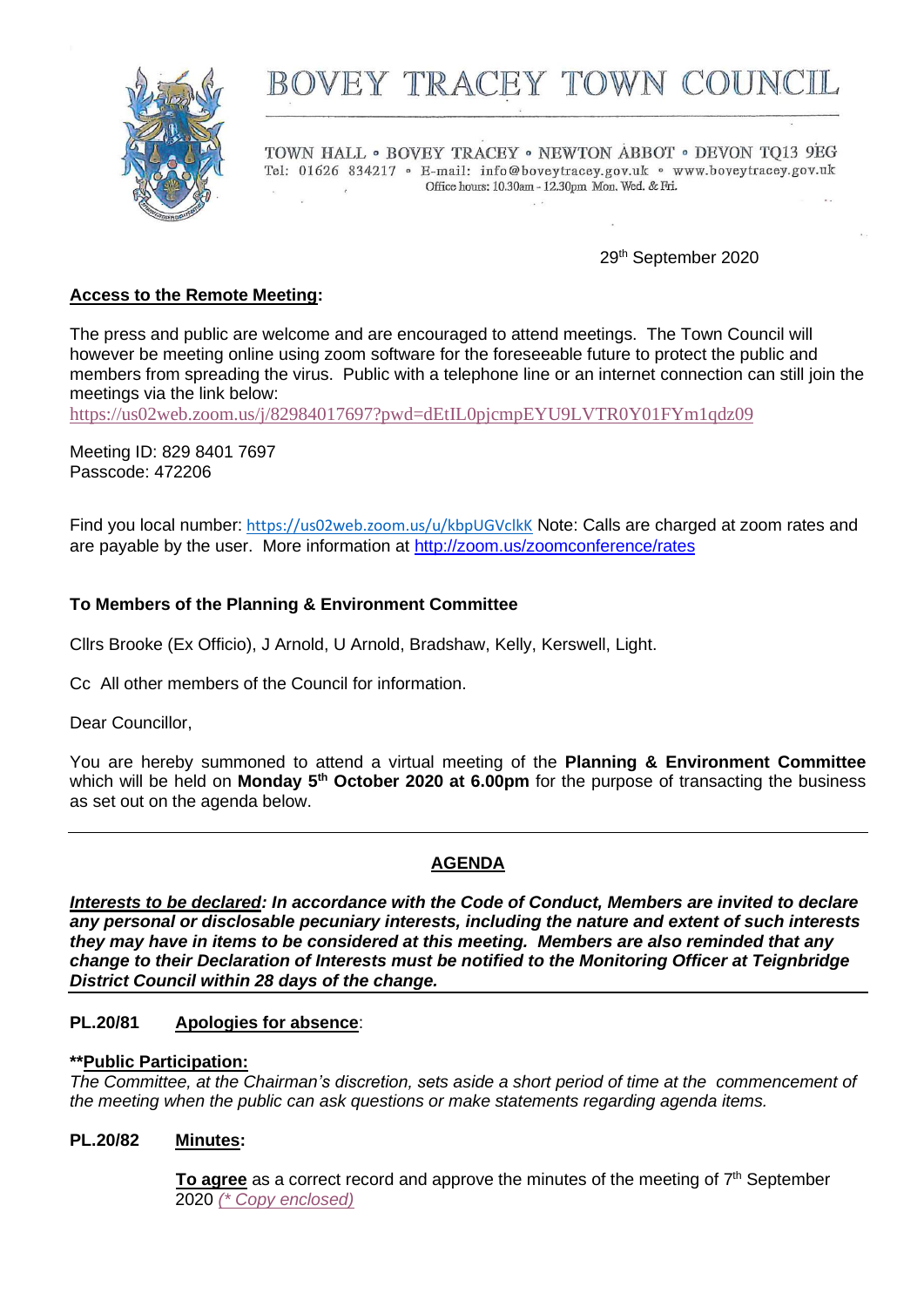## **PL.20/83 Standing Item – Climate Emergency:**

**To note** the Council Declaration and to embed the climate emergency declaration across all Council services, activities, plans and other relevant work, considering the environmental impact of decisions, ensuring a fully integrated approach to mitigating the impact of climate change.

#### **PL.20/84 Consideration of Planning Applications**:

DNPA Applications listed to 28.8.20:

a) **0411/20** Erection of two A1 size rigid plastic boards at Yarner Wood.

TDC Applications listed to 4.9.20: See applications delegated to the Town Clerk

DNPA Applications listed to 4.9.20:

b) **0414/20** Erection of two storey extension at Oakley Cottage, Lower Brimley.

TDC Applications listed to 11.9..20:

c) **20/01619/HOU** Two storey rear extension with balcony and widening of existing drive at 27 Crokers Meadow.

DNPA Applications listed to 11.9.20: None

TDC Applications listed to 18.9.20:

d) **20/01561/HOU** Extension to existing single storey at Copperfields, Lowerdown.

DNPA Applications listed to 18.9.20:

e) **0438/20** Contruction of 30x30m horse menage with post and rail fencing on four sides of the area at Longlands, Bovey Tracey

TDC Applications listed to 25.9.20:

f) **20/01555/HOU** Two storey side extension at 18 Drum Way Heathfield

#### **PL.20/85 Applications Delegated to the Town Clerk (To Note):**

**20/01543/TPO** Works to four oak trees as specified in submitted report at 98 Churchfields Drive – Referred to TDC's Arboricultural Officer.

**20/01554/TPO** Reduce height of four oak trees by 2.5m at 23 Naseby Drive, Heathfield – Referred to TDC's Arboricultural Officer.

#### **PL.20/86 Planning Decisions**:

a) Approvals:

TDC:

i) Double garage at The Hollies, 16 Wallfield Road (N/O with proviso)

ii) Renewal of path to form level access and removal of porch outer doors at Church of St John the Evangelist, Ashburton Road. (N/O)

- iii) Remove one uprooted crab apple tree at Cross Cottage, Mary Street. (N/C)
- iv) Proposed single storey rear extension at 1 Fairfield Close. (N/O)

DNPA:

) Replacement roof covering at Plumley House. (N/O)

b) Refusals: None